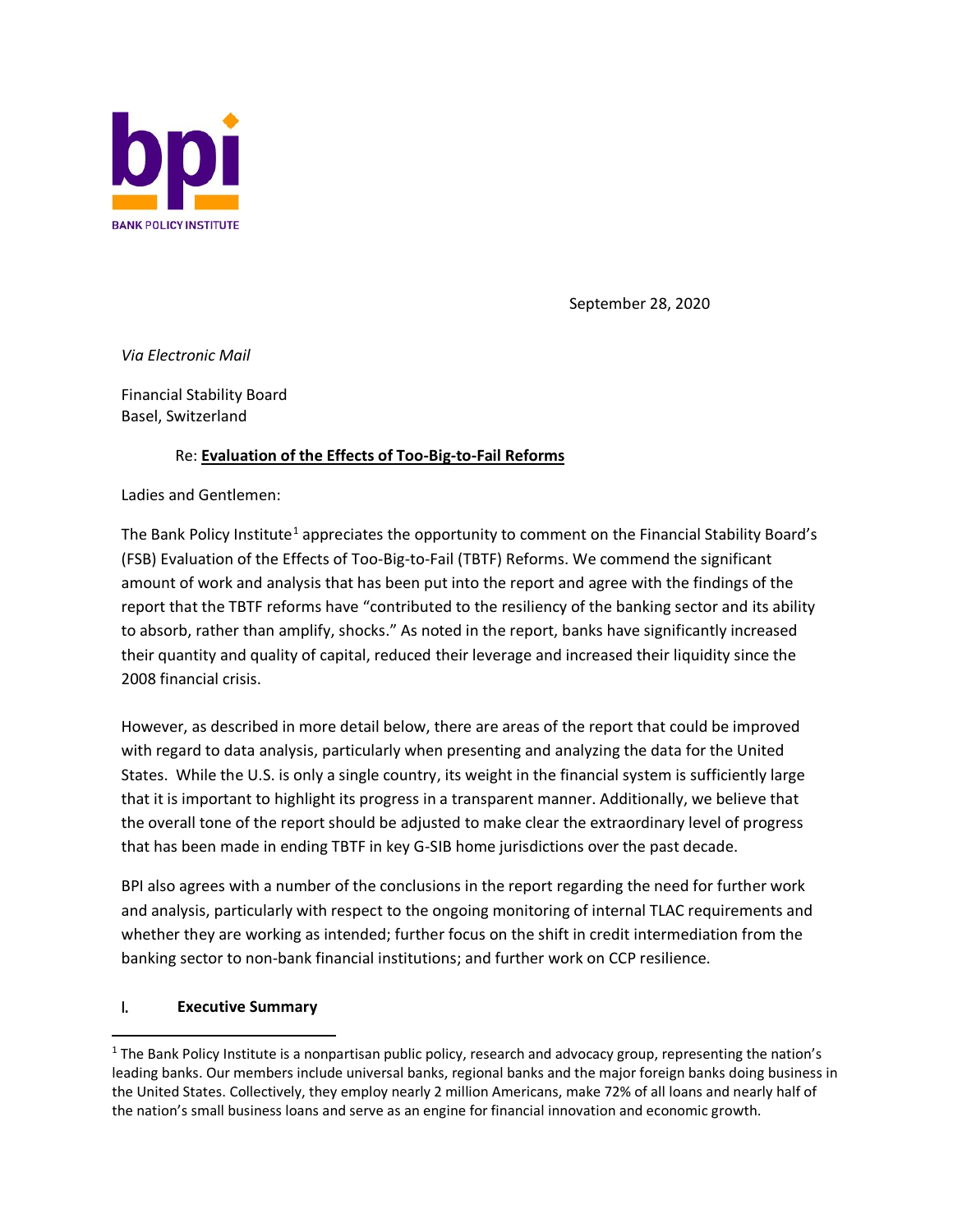- $\triangleright$  Progress in eliminating TBTF has been meaningful and significant, yet the tone of the report does not sufficiently acknowledge the progress made to date, especially with respect to developed countries and in relation to G-SIB resolvability and resolution planning.
- $\triangleright$  Key areas of the report that should be improved in the final version include: the analysis on impact of credit; consideration of impacts on market liquidity; better disclosure of countrylevel data; and a more critical look at the cost-benefit analysis relating to reforms.
- $\triangleright$  We believe some of the conclusions are unwarranted and not supported by robust analysis of available data. In particular, the conclusions on complexity and fragmentation are insufficiently supported and a more balanced description of the issues is warranted. As discussed more fully in this letter, the report does not sufficiently address the issue of excessive internal TLAC requirements and ex-ante ring-fencing of both capital and liquidity, which should be a topic of increased focus by the FSB, given its potential to impact the overall resiliency of the system.
- $\triangleright$  We do support a number of the report's recommendations. In particular, we support the FSB's agenda with respect to the ongoing monitoring of internal TLAC requirements and whether they are working as intended; further focus on the shift in credit intermediation from the banking sector to non-bank financial institutions; and further work on CCP resilience.

# II. **Progress on Too-Big-to-Fail has been meaningful and significant, yet the report downplays the lengthy list of successes that it reports.**

Using a wide range of metrics, the FSB working group found that significant progress has been made, especially in the United States, in eliminating too big to fail (TBTF) in the context of bank failures. The group found that any funding advantage of systemically important banks (SIBs) has declined significantly since the TBTF reforms have been implemented—and in some jurisdictions has disappeared. The group further found that SIBs have become relatively smaller and less systemically important.

The group used financial asset prices in many different ways to judge whether investors perceived SIBs to be TBTF and if SIBs benefited from a TBTF funding advantage. They found:

- $\triangleright$  Bank investors evidently believe that SIBs will be allowed to fail: Market participants charge banks more to invest in senior long-term debt that is eligible to be converted to equity in the event of failure than senior debt that is not, and the spread behaves like spreads on subordinated debt. (p.17)
- $\triangleright$  G-SIBs pay more for long-term debt that can be converted to equity than do other banks. (p.17)
- $\triangleright$  An examination of credit default swap (CDS) spreads found that after controlling for other bank characteristics, the TBTF reforms had "significantly reduced the funding cost advantage of SIBs…" (p. 56).
- $\triangleright$  Another analysis of CDS spreads that controls for market-implied probabilities of default concludes that a TBTF funding advantage has been declining steadily from its peak in the financial crisis. (p. 135)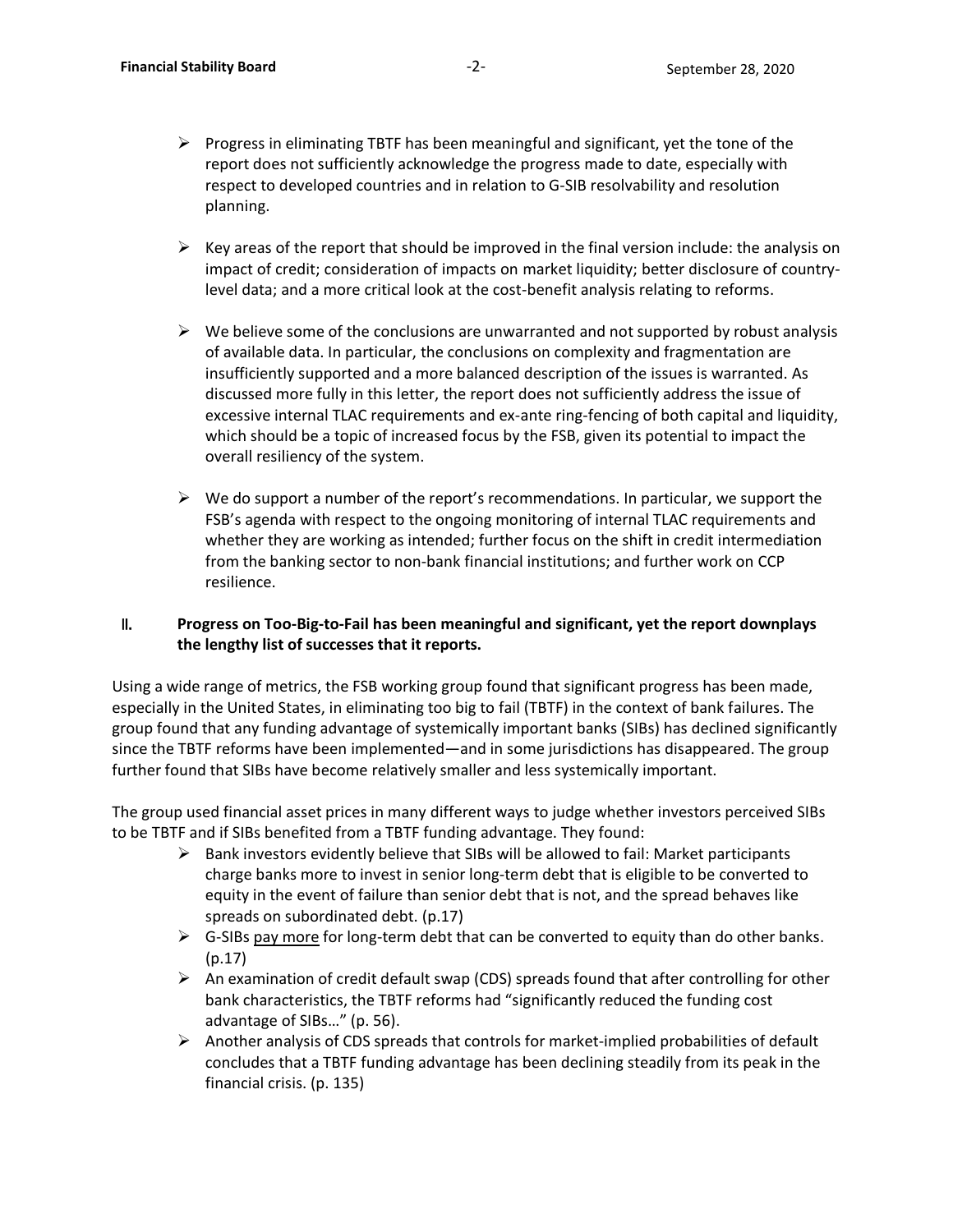The working group also examined how SIBs had adjusted in reaction to the reforms. They found that SIBs had responded to the reforms essentially as intended.

- $\triangleright$  One analysis found that, relative to non-G-SIBs, G-SIBs grew more slowly, became less complex, became less profitable, increased their leverage ratios, and became relatively less likely to default. (p. 145)
- $\triangleright$  Another study found that SIBs increased their risk-based capital ratios and leverage ratios relative to other banks, grew more slowly, and reduced the share of derivatives in total assets. The study found that G-SIBs had greater reduction in their probability of default and share of non-performing loans (p. 156) compared with other banks, and reduced profitability (p. 157).
- $\triangleright$  The complexity of U.S. G-SIBs, as measured by the number of majority-owned subsidiaries, after peaking in [2](#page-2-0)009, has fallen by more than half (p. 110). $<sup>2</sup>$ </sup>

Lastly, the working group examined characteristics of the overall financial system. They found that the systemic risks from the banking system had declined.

- $\triangleright$  Prior to the TBTF reforms, the macro economy was vulnerable to idiosyncratic shocks at banks, but after the reforms the economy "seems to be shielded from idiosyncratic banking shocks." (p. 241).
- Analysis of two market-based measures of the systemic risk ∆CoVaR and SRISK demonstrated that "…TBTF reforms have been associated with a reduction in G-SIBs systemic risks." (p. 266)

Based on the Resolution Reform Index (RRI), which measures progress on resolution reform based on scores between 0 (not implemented) to 1 (fully implemented) across 17 different categories, the United States is the global leader in eliminating TBTF. The United States led the group of 24 countries reviewed in every year that the RRI was calculated, from 2010 to 2019, usually by a wide margin, and ended with a score of about 0.95 (p.10).<sup>[3](#page-2-1)[4](#page-2-2)</sup> While the US score speaks for itself, it is worth highlighting some of the specific resolvability advances that have been made over this time which did not receive much mention in the report itself. These include: the buildup of external TLAC, structural subordination of TLAC debt through implementation of clean holding company requirements, legal entity rationalization, development of contractual mechanisms for recapitalization and downstreaming of funds at the point of resolution, capability testing, operational continuity mechanisms, and the adoption of resolution stay language in financial contracts.

Given all of the positive indicators, as outlined above, it is surprising that, overall, the tone of the report fails to highlight how much progress has been made in tackling TBTF. For example, the report states that indicators of systemic risk and moral hazard have "moved in the right direction," which seems to suggest

<span id="page-2-0"></span> $2$  Unless otherwise specified, page number references are to the technical appendix.

<span id="page-2-1"></span><sup>&</sup>lt;sup>3</sup> Each category was assigned a weight of 0 (not implemented), 0.33 (under development), 0.67 (partial implementation), nor 1 (fully implemented). The categories were apportioned into three sub-indexes (resolution powers, policy and guidance, and loss allocations). The value for each sub-index was calculated as a simple average of the applicable category scores. The resolution reform index (RRI) was then calculated as the simple average of the three sub-indexes.

<span id="page-2-2"></span><sup>4</sup> The paper reports the number of subsidiaries using two different measures one based on the FED/NIC dataset the other based on the BvD dataset. The figure cited above is for the FED/NIC data. The BvD data experienced a sharp series break in 2017 that makes comparison over time impossible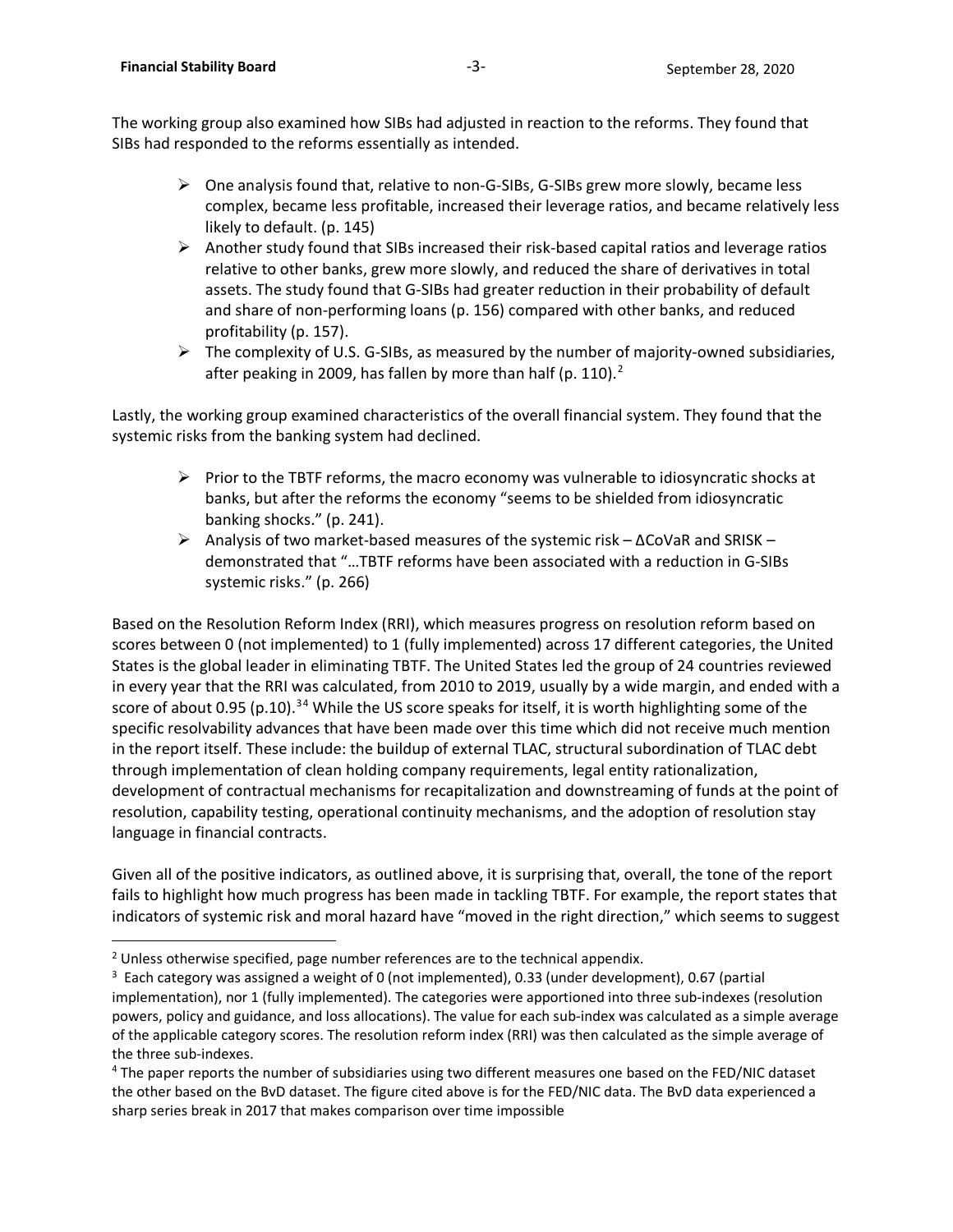only a small incremental improvement and focuses on gaps that need to be addressed while not recognizing the decreasing marginal benefit of some of the further reform work. The report also downplays the progress that has been made by casting doubt on whether positive outcomes can be attributed to TBTF reforms even though, the report clearly indicates that many positive outcomes have been attributed to the reforms. This glass-half-empty tone may in part be because the report is looking across both developed and developing countries, as well as G-SIBs and D-SIBs, but presenting the findings as a consolidated view. From the outset, the international efforts to end TBTF were driven by countries that were home jurisdictions to G-SIBs and the reforms were primarily focused on G-SIBs. Therefore, it only makes sense that progress would be seen in those jurisdictions sooner than in developing countries and in relation to D-SIBs, which began their efforts later. The conclusion that progress on TBTF is "uneven" should not dilute the fact that significant systemic risk has been taken out of the system. The largest risks were housed in the developed countries, and their tremendous progress along with the enhanced resolvability of G-SIBs, has taken the majority of systemic risk from TBTF banks out of the system.

#### III. **Despite the extensive data provided in the report, improvements should be made with regard to a number of points.**

# **A. Impact on Credit**

With respect to costs, the working group evaluated the impact of TBTF reforms on the supply of credit. The group found that the global G-SIB contribution to the global credit-to-GDP ratio declined after the reforms were implemented, and that the decline was greater in countries with a higher RRI score. However, the technical appendix argues that the net impact on credit supply has been minimal because "…other financial intermediaries, in particular…NBFIs [non-bank financial institutions] and non-systemic banks, have picked up the slack." (p. 233). The conclusion that other credit intermediaries had "picked up the slack" is repeated in the overall report and even in the press release, but it is difficult to determine its basis. The conclusion appears to be based on the fact that the overall credit-to-GDP level has risen over the post-crisis period, but that rise is unsurprising given the sharp contraction in credit that occurred in the crisis. Indeed, for the United States, the BIS measure of credit-to-GDP remains below trend despite rising steadily since its post-crisis trough. The relevant question is whether the supply of credit is lower than it would have been absent the added regulations, a question the report does not ask. Moreover, it seems extraordinary in current circumstances, with rapid outflows from prime money funds in March 2020 having contributed to an unprecedented disruption in U.S. Treasury markets, to conclude that a shift in credit intermediation into the non-bank financial system should be considered net positive in the battle against systemic risk. To the contrary, we believe this phenomenon has increased risk. As noted above, we support the FSB's recognition that further work should be conducted on the shift in credit intermediation to the non-bank financial system and whether it poses systemic risk.

#### **B. Market Liquidity**

A significant shortcoming of the report is that it did not consider a reduction in financial market liquidity as a possible cost of TBTF reforms. As discussed in a recent BPI blog post [\(here\)](https://bpi.com/have-banking-regulations-reduced-market-liquidity/), there has been a debate for over a decade whether the extent of the G-SIB surcharge and leverage ratio requirements, two key components of the TBTF reforms, reduce the ability of broker-dealer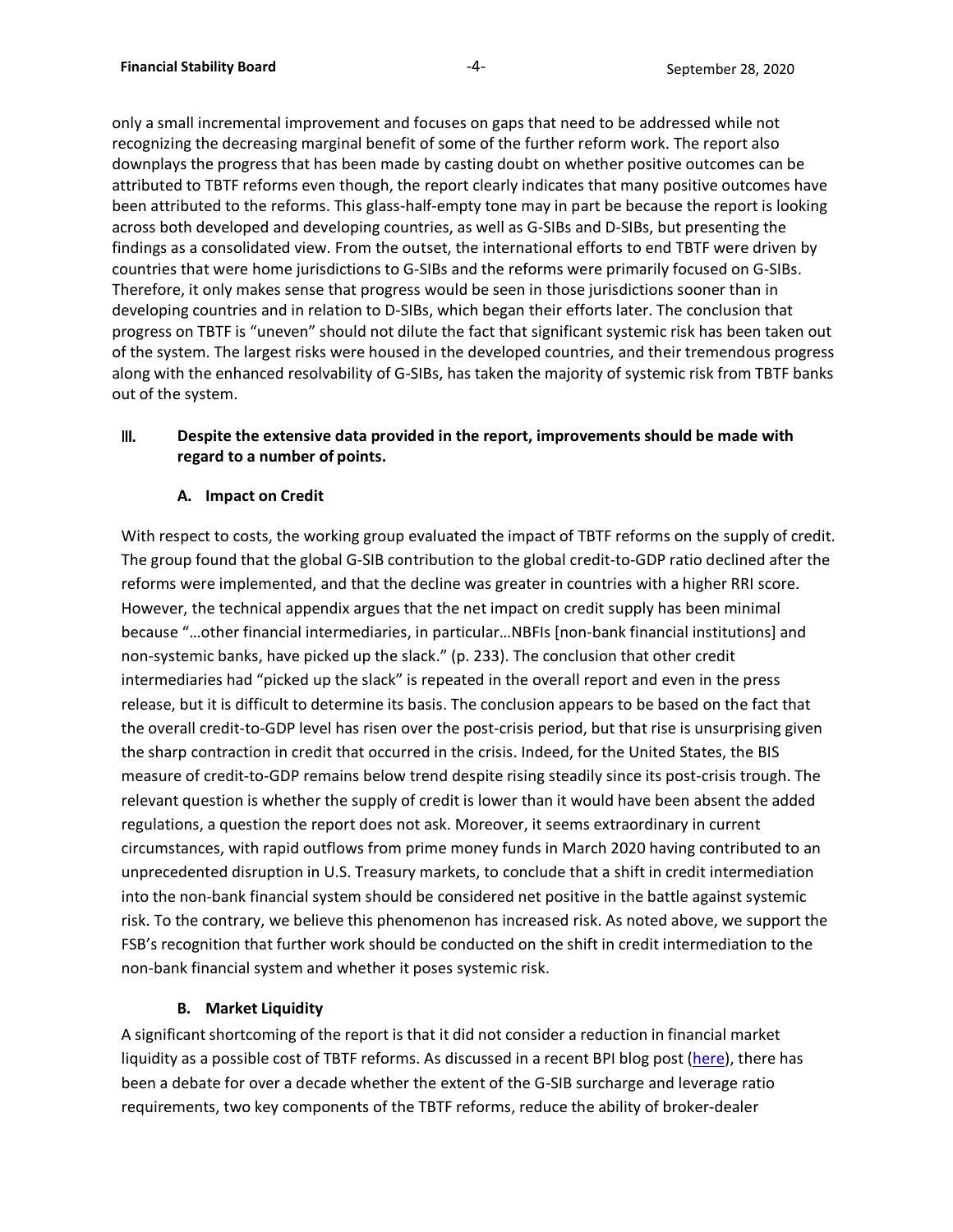subsidiaries of G-SIBs to engage in the market-making activities that are critical to credit intermediation in financialmarkets. This debate has now become highly relevant in that, in March, the Federal Reserve was forced to purchase \$1 trillion in Treasury securities in 3 weeks, in order to prevent the collapse of what is normally the most liquid financial market. (See [Nelson and Parkinson](https://bpi.com/have-banking-regulations-reduced-market-liquidity/)  [\(2020\),](https://bpi.com/have-banking-regulations-reduced-market-liquidity/) [Duffie \(2020\), a](https://www.brookings.edu/wp-content/uploads/2020/05/WP62_Duffie_updated.pdf)nd [Correa et](https://www.nber.org/papers/w27491) al [\(2020\).](https://www.nber.org/papers/w27491)) Treasury market liquidity had evaporated as sales of Treasury securities from hedge funds and foreign institutions overwhelmed a one directional market that lacked buyers and the balance sheet capacity of broker-dealers was insufficient to fully absorb this excess supply. Nevertheless, the term "market liquidity" does not even appear in either the report or the technical appendix, much less any analysis of the issue. Therefore, we recommend that the final report recognizes that market liquidity is a critical element that should be taken into account when assessing the impacts of the TBTF reforms. While we recognize such analysis may not be completed by the FSB in time for the publication of the final report, the FSB should clearly include the issue on its agenda for future and, we believe, immediate work.

# **C. Country-level Reporting**

While the report finds that TBTF funding advantages have been eliminated in some countries, especially those that have made the most progress making banks resolvable, the report anonymizes key results that it reports for individual countries. The report should provide transparency around country-level results, so that it can be used to judge the success of TBTF reforms in a way that is helpful for national policy makers, including, importantly, the extent to which SIBs remain exposed to moral hazard.

For example, as shown in the figure, for several countries the funding advantage was essentially eliminated, and the study indicated that the countries with a higher RRI – recall that the United States consistently had the highest index – were the most successful eliminating any TBTF funding advantage. It seems likely, therefore, that the funding advantage is gone for the United States given its RRI score but this is impossible to decipher because the figure lists the countries by anonymized numbers, not by names.

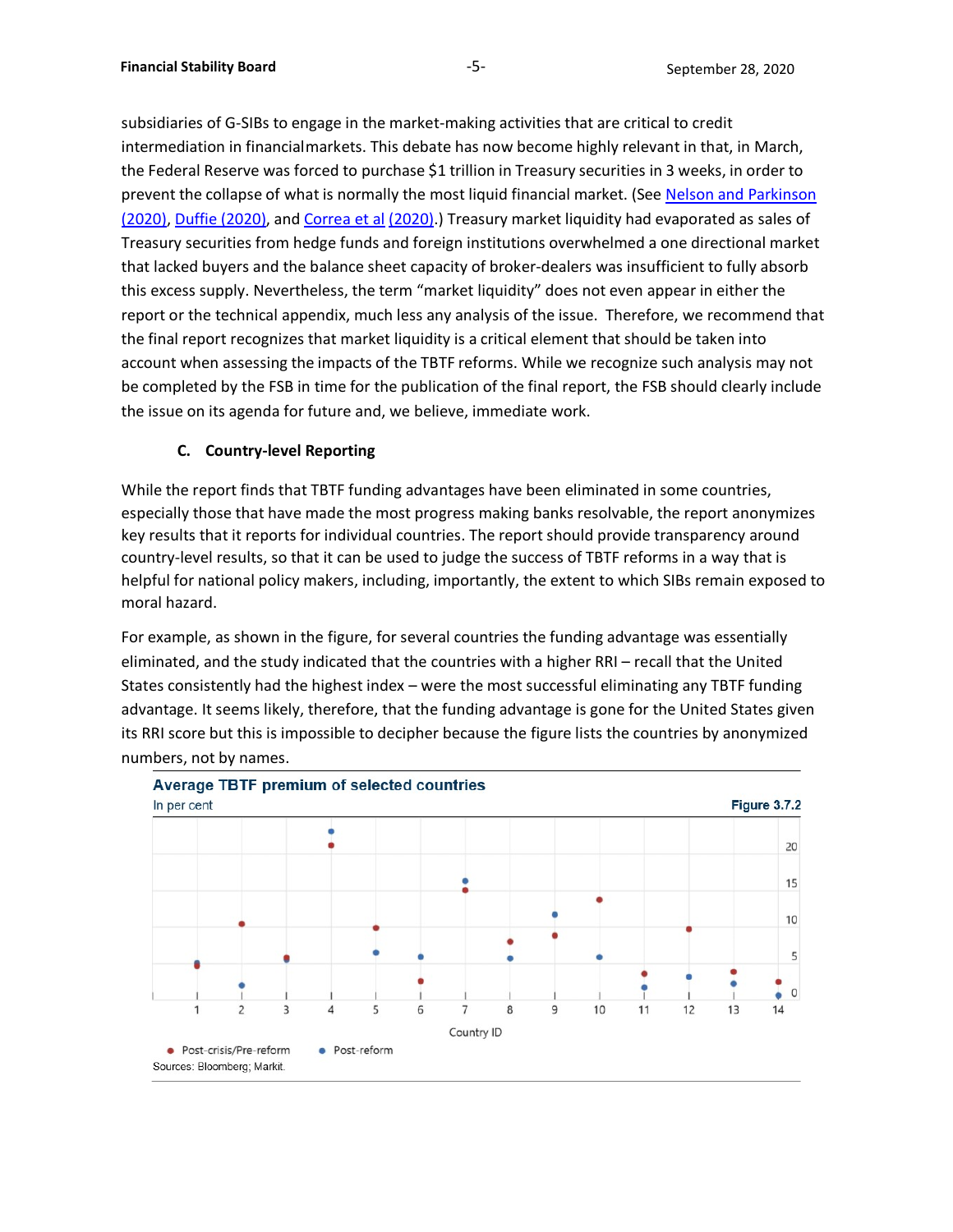Disappointingly, while the report provided estimates of TBTF funding advantage using bond data for Canada, the Euro area, and Germany, it did not do so for the United States. The main report indicated that the regions were chosen based on access to data (p.34), which seems an implausible reason for excluding the United States because there are already many studies that use the data including a major GAO study in 2014.<sup>[5](#page-5-0)</sup> As the working group recognized in the main report (p. 33) "... few studies include the period after 2015, when reforms were still being implemented…". An updated estimate of the TBTF premium, if any, of U.S. banks based on bank bond data should be included in any final report. For example, recent analysis by Covas and Dionis (2020) looking at unsecured bond spreads of US G-SIBs and non G-SIBs (data equally available to the FSB working group) during March 2020 shows that US-G-SIBs are not benefiting from a funding advantage in comparison to other domestic banks.<sup>[6](#page-5-1)</sup>

# **D. Cost-Benefit analysis**

The report concludes with an assessment of the net benefits of the TBTF reforms and determines that they are large and positive; specifically, the benefits for FSB member jurisdictions equals \$216 billion and the costs equal \$65 billion (p. 272). To measure the costs and benefits of the reforms, the working group uses a technique from a 2010 Basel Committee report (available [here\) a](https://www.bis.org/publ/bcbs173.pdf)nd updated in Fender and Lewrick (2016) (available [here\)](https://www.bis.org/publ/bcbs173.pdf). The methodology measures the benefit of higher bank capitalization in terms of a reduced probability of future financial crises and the cost in terms of a reduced supply of bank credit and therefore GDP. The working group combined the G-SIB surcharge, TLAC requirements, and the SLR requirement into a single 2.1 percentage point increase in G-SIBs' CET1 ratio (the ratio of common equity to risk-weighted assets). They then multiplied the increase by the global percentage of bank assets held by G-SIBs (28 percent) to boil the TBTF reforms down to a single 59 basis point increase in banks' average CET1 capital ratio.

However, the conclusion reached about the benefit of increasing banks' CET1 ratio depends critically on the CET1 ratio from which the methodology relies on as a starting point. The benefit of additional capital declines as the level of capital goes up. The working group assumes the average CET1 ratio increases from 7 percent to 7.59 percent because 7 percent is the current CET1 capital requirement for a non-G-SIB. The increase from 7 percent to 7.59 percent reduces the annual probability of a financial crisis by 30 basis points, from 1.6 percent to 1.3 percent.

Since the last financial crisis, U.S. banks have nearly doubled their capital ratios. That increase reflects banks' greater sensitivity to, and assessments of, risk as well as the post-crisis regulatory reforms including stress tests and higher stated capital requirements. According to the New York Federal Reserve Bank's quarterly report (availabl[e here\)](https://www.newyorkfed.org/medialibrary/media/research/banking_research/quarterlytrends2019q4.pdf?la=en) the CET1 ratio of U.S. bank holding companies has risen from [7](#page-5-2).10 percent in the middle of 2009 to 12.24 percent at the end of 2019.<sup>7</sup> The FSB working group, by considering the implications of raising capital levels from 7.0 to 7.59 percent, has essentially calculated the costs and benefits of the *first* 59 basis points of the massive post-crisis buildup in capital.

<span id="page-5-0"></span><sup>&</sup>lt;sup>5</sup> July 2014, General Accounting Office, "Large Bank Holding Companies Expectation of Government Support," https://www.gao.gov/assets/670/665162.pdf

<span id="page-5-1"></span><sup>6</sup> Covas and Dionis. "Putting 'Too Big to Fail' to Rest: Evidence from Market Behavior in the COVID-19 Pandemic." September 2020. [https://bpi.com/putting-too-big-to-fail-to-rest-evidence-from-market-behavior-in-the-covid-19](https://bpi.com/putting-too-big-to-fail-to-rest-evidence-from-market-behavior-in-the-covid-19-%20pandemic/) [pandemic/](https://bpi.com/putting-too-big-to-fail-to-rest-evidence-from-market-behavior-in-the-covid-19-%20pandemic/)

<span id="page-5-2"></span> $7$  On average, bank capital levels are similar in other countries. The Basel Committee's April 2020 Compliance Report (available here) indicates that the world's large banks have a combined average CET1 ratio of 12.8 percent.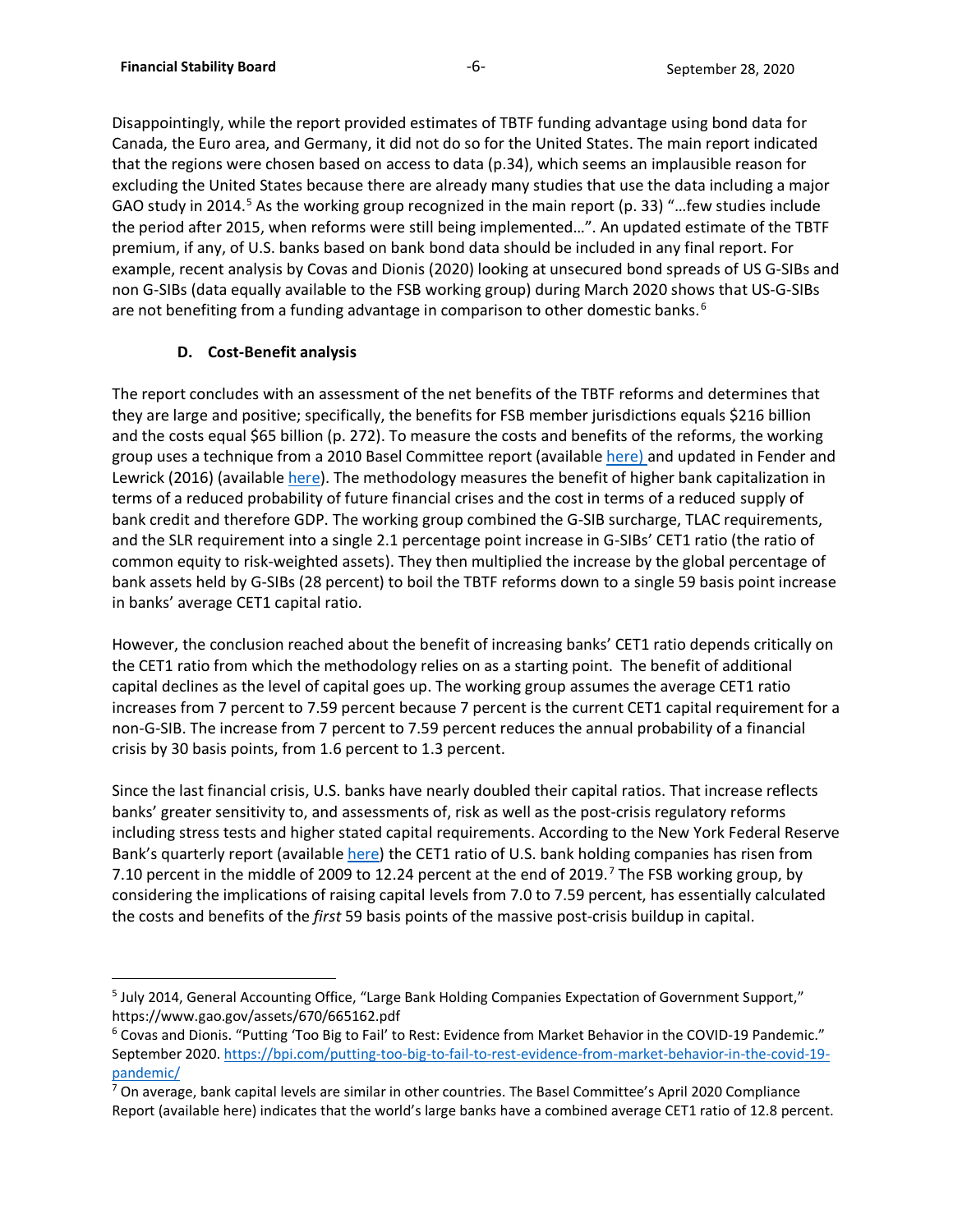Furthermore, this analysis ignores tighter standards for measuring RWA that have been introduced over the last decade. If shown on a like-for-like basis, the increase would be significantly greater.

The results are much different if one calculates the costs and benefits of the *last* 59 basis points of the buildup. Using the Fender-Lewrick analysis, the annual probability of a financial crisis when the aggregate CET1 ratio is 12.24 percent (its current level in the United States) is 0.26 percent. When a delta of CET1 ratio is 59 basis points lower (11.65 percent), the probability is 0.31 percent. Thus, the last 59 basis points of the post-crisis buildup in capital reduced the probability of a financial crisis by only 5 basis points, one-sixth as much as the first 59 basis points. But if the reduction in the probability of a crisis is one-sixth as large, then the benefit is one-sixth as large as well. In that case, the social costs *exceed* the social benefits. In other words, by this measure, the banks CET1 ratios are actually a bit above levels where net social benefit is maximized. The final report should reflect these additional points and evaluate them in coming to its conclusion on the cost-benefit analysis.

# **E. Holistic Consideration of Reforms**

In 2016, the FSB stated to the G20 that "[t]he FSB… is working to enhance the analysis of the effects of reforms, including whether the reforms are working together as intended." The terms of reference of the TBTF working group<sup>[8](#page-6-0)</sup> state that its analysis would be based on the July 2017 FSB "Framework for Post-Implementation Evaluation of the Effects of the G20 Financial Regulatory Reforms,"<sup>[9](#page-6-1)</sup> which reiterated the FSB's intention to evaluate whether the TBTF reforms are working together as intended. The working group did not, however, consider the impact of the reforms holistically. For example, it did not consider the implication of success in reducing resolution costs on the calibration of the G-SIB surcharges, even though the surcharges are calibrated to equate the expected resolution costs of a G-SIB with a reference non G-SIB. It did not adjust for the significant changes to more exacting RWA measurements. As shown in Nelson (2020), using a consistent measurement based on G-SIB market disclosures, the more exacting RWA measurements reduced bank CET1 ratios by nearly 30%.<sup>[10](#page-6-2)</sup> It did not consider how the LCR reduces the costs and likelihood of bank failures: Covas and Lindgren (2018) estimate that G-SIB surcharges, which were calibrated using data when the LCR requirement did not exist, should be 50 to 100 basis points lower in the United States.<sup>[11](#page-6-3)</sup> It also did not consider how TLAC requirements changed the appropriate calibration of the G-SIB surcharge: [An impact study of the TLAC](https://bpi.com/wp-content/uploads/2018/07/othp24.pdf) [rule that the FSB itself conducted in November of 2015 p](https://bpi.com/wp-content/uploads/2018/07/othp24.pdf)rovides empirically based estimates of the reduction in probability of default and resolution cost resulting from the new requirements.

The impact study cites research by [Afonso et al \(2014\) t](https://www.newyorkfed.org/research/epr/2014/1412afon.html)hat estimates that long-term debt requirements reduce banks' default probabilities by 30 percent. The FSB impact study also presents research suggesting that TLAC reduces the cost of resolutions—and ultimately the cost of G-SIB failure-induced financial crises— by roughly 10 percent. As noted in Campbell, Covas, and Nelson (2018), in combination, these two effects reduce the expected systemic impact of a G-SIB failure by about one third.<sup>[12](#page-6-4)</sup> The FSB TLAC impact study also reports that the additional required long-term debt is roughly

<span id="page-6-0"></span><sup>8</sup> https://www.fsb.org/wp-content/uploads/P230519.pdf

<span id="page-6-1"></span><sup>9</sup> https://www.fsb.org/wp-content/uploads/P030717-4.pdf

<span id="page-6-2"></span><sup>&</sup>lt;sup>10</sup> Bill Nelson, "The U.S. G-SIB Surcharge is Overstated in Light of Basel III Changes," August 13, 2020.

https://bpi.com/the-u-s-G-SIB-surcharge-is-overstated-in-light-of-basel-iii-changes/

<span id="page-6-3"></span><sup>&</sup>lt;sup>11</sup> Francisco Covas and Rob Lindgren, "Estimating How Basel III Liquidity Requirements Should Affect a G-SIB Surcharge," June 2018, https://bpi.com/wp-content/uploads/2018/07/research-note.pdf.

<span id="page-6-4"></span><sup>12</sup> https://bpi.com/seeing-the-forest-for-the-trees-G-SIB-capital-and-enhanced-G-SIB-regulation/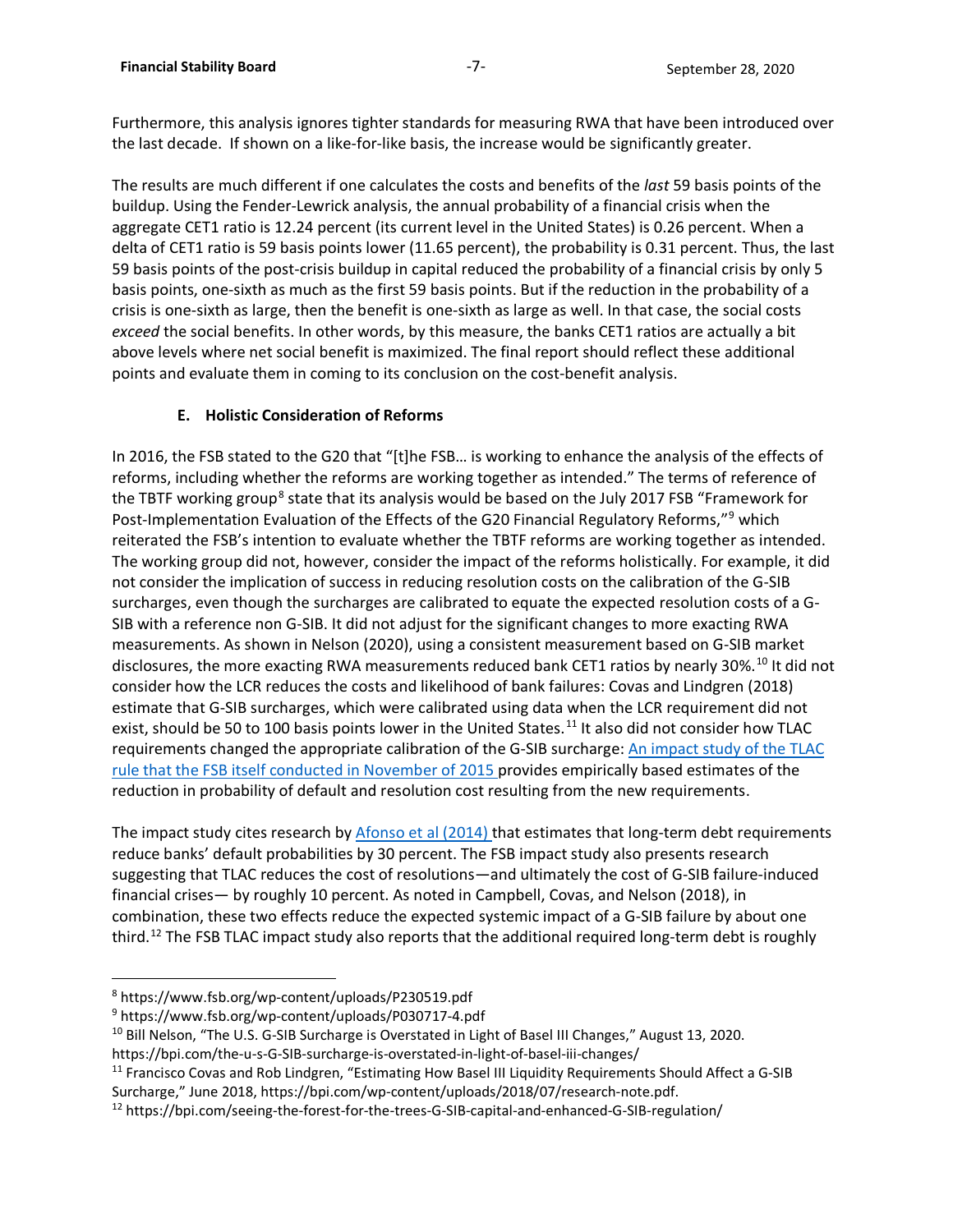equivalent to a 1 percentage point increase in capital. We recommend that the final report provides additional analysis of the holistic impact of the reforms and how that contributes to overall financial stability.

#### IV. **Along with the specific data elements that should be improved upon in the final report, there are additional points of discussion in the report that are premature in their conclusions.**

#### **A. Complexity**

The report's discussion of bank complexity is misleading for two reasons, albeit the report does acknowledge some of the limitations of its methodology. First, the report uses the total number of subsidiaries as its measure of complexity, which is a poor measure. Second, the report does not look at firm complexity in the context of the overall changes that have occurred to make resolution more feasible (e.g. clean holding company requirements, the implementation of recognition powers for resolution authorities, the development of cross-border resolution stay protocols). When looked at in the round, "practical" complexity has declined materially as firms have implemented resolvability measures and policymakers have improved the underlying resolution regimes.

Moreover, the report conveys the perception that there has been relatively little change in subsidiary count by focusing on a data series with sharp discontinuity in 2017 that is attributed to the data vendor significantly increasing the scope of its data collection, as in figure 4.4.4. However, as the report acknowledges, for the United States there is a consistent dataset on the number of subsidiaries from the Federal Reserve's own bank structure database. As shown by the blue bars in figure 4.4.5, those data show that the average number of subsidiaries of U.S. G-SIBs has declined by half between 2010 and 2019.

With regard to subsidiary count, the report states in bold "[a]s measured by numbers of subsidiaries, G-SIBs remain fairly complex".<sup>[13](#page-7-0)</sup> While the number of subsidiaries has been used in the economic literature as a measure of complexity, it is a poor measure. Banks may establish subsidiaries for multiple reasons, including regulatory requirements and tax reasons. Some subsidiaries present no complexity problems whatsoever from an operational, examination or resolution perspective: in particular, some subsidiaries are actually designed to enhance resolvability (e.g. clean holding companies and group service companies for operational continuity). Explicitly for this reason, the Federal Reserve and the FDIC, along with other international regulators, have for purposes of banks' resolution plans distinguished between "material legal entities" (MLEs) and other legal entities, and focused attention on the former.<sup>[14](#page-7-1)</sup> The vast majority of subsidiaries are in fact immaterial: currently, the maximum number of MLEs for any of the eight U.S. G-SIBs that file resolution plans is 30 – in stark contrast to the 1,335 subsidiaries cited in a recent paper that uses subsidiary count as a measure of complexity (Goldberg and Meeh (2019)). There are a total of 170 MLEs across all eight US. G-SIBS; that number may be somewhat inflated in terms of the actual importance of all of the entities, but regardless, 170 MLEs across eight G-

<span id="page-7-0"></span><sup>&</sup>lt;sup>13</sup> See pg 47 of the main report.

<span id="page-7-1"></span><sup>&</sup>lt;sup>14</sup> Material Legal Entities (MLEs) are assessed and identified based on the overall contribution the businesses or operations conducted to the group. Metrics used include revenues, profits, assets and also the entities' support of core lines of business or critical operations. By focusing on the resolvability of these MLEs, the G-SIBs are able to develop a plan that supports an orderly resolution of the group without systemic impact to the global markets.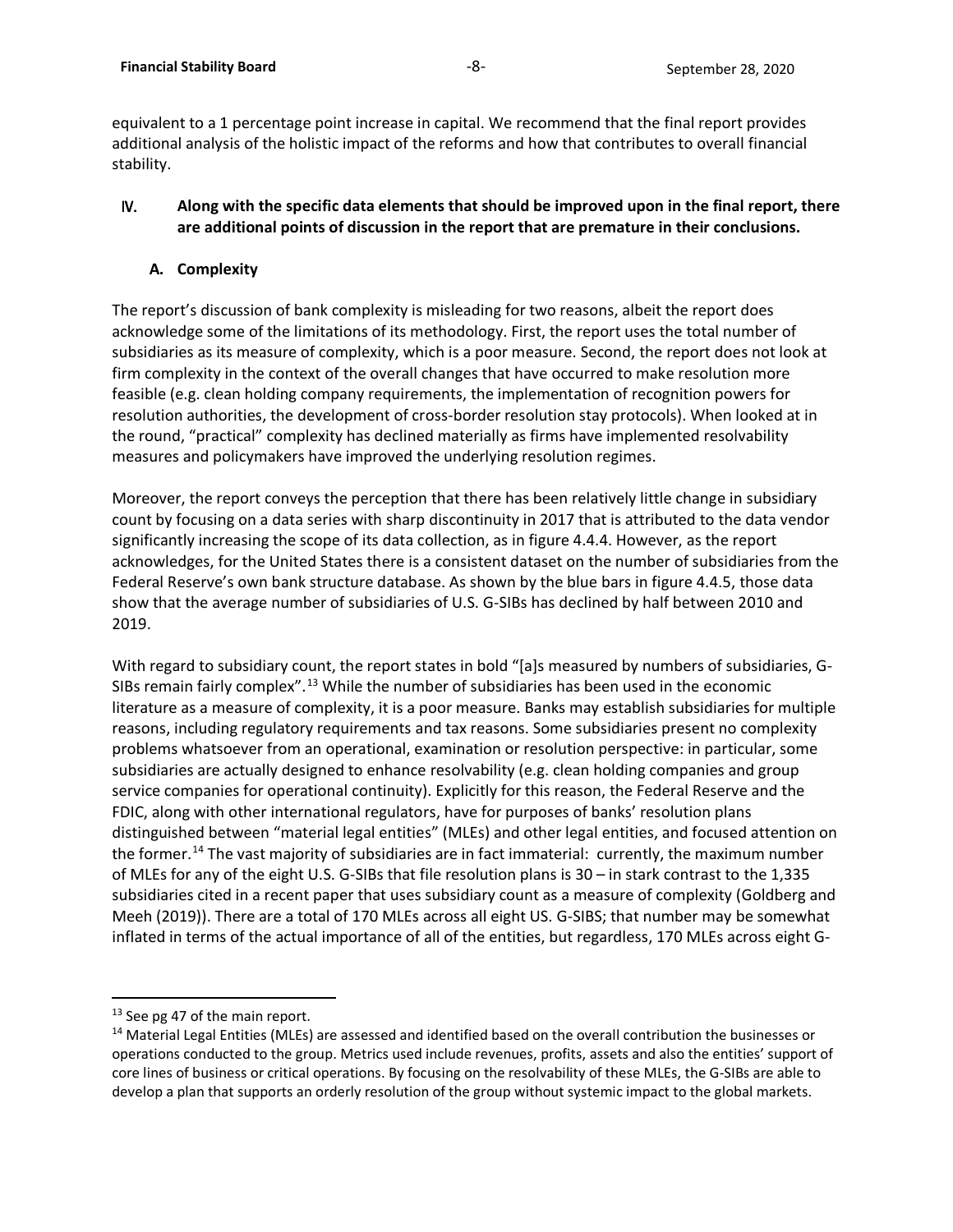SIBs is a manageable number of legal entities particularly in the context of single point of entry resolution strategies.

Importantly, the reductions in complexity of G-SIBs must be considered in the context of 1) the benefits provided to end-users from the ability of banks to operate globally across borders providing a number of critical banking services to businesses worldwide in an efficient means; and 2) the development of single point of entry resolution strategies to eliminate the need for authorities to have to take action in relation to a number of geographically dispersed subsidiaries. While reduced complexity can be beneficial, it is not an indicator that can be viewed in isolation since there are corresponding benefits as well as costs and there are other mitigating changes (e.g. SPOE resolution strategies, resolution stay protocols, operational continuity arrangements, etc.) that have been developed since the financial crisis that preserve the benefits of cross-border banking while also making cross-border resolution feasible.

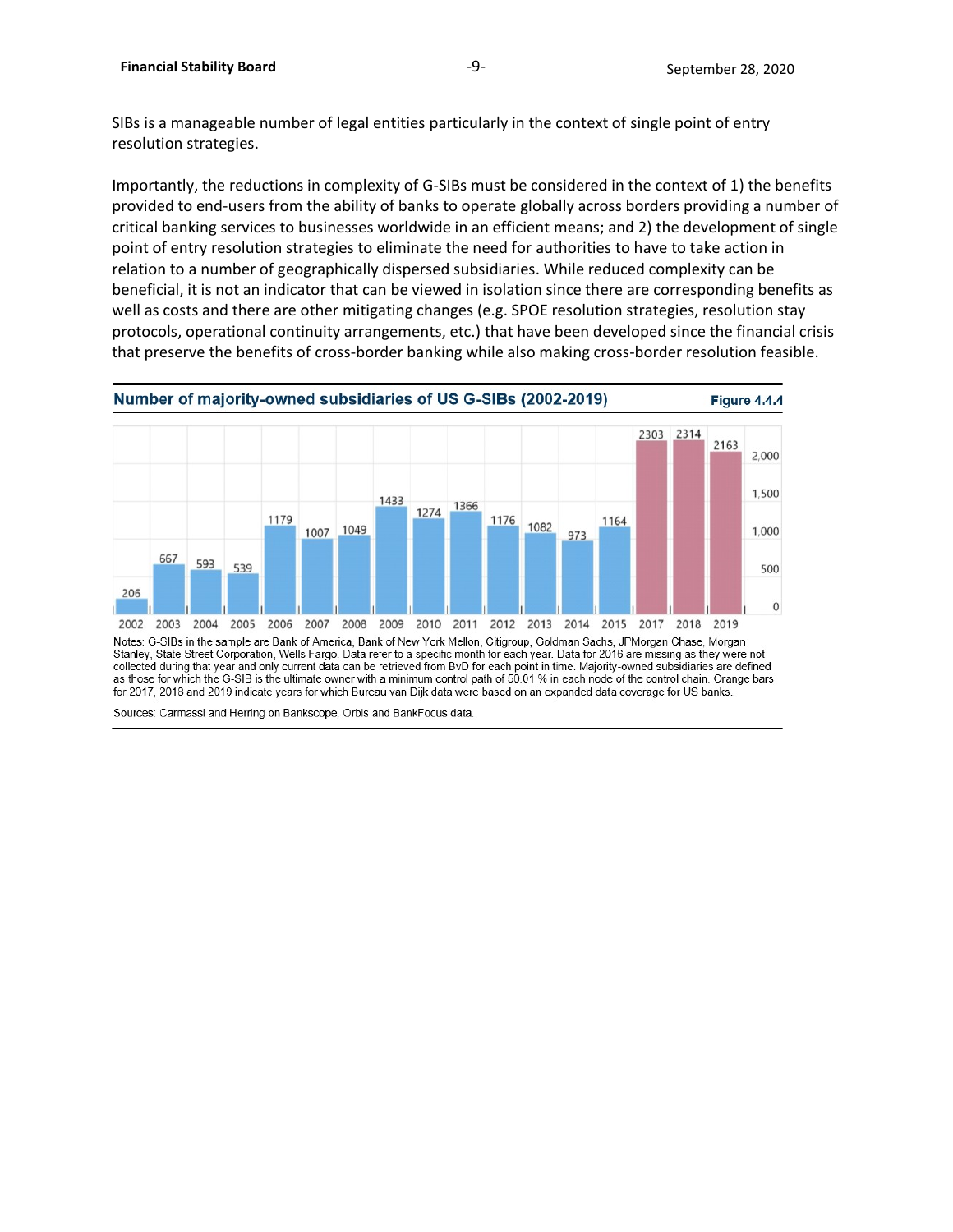

Number of majority-owned subsidiaries of US G-SIBs according to BvD and

Note: G-SIBs in the sample are Bank of America, Bank of New York Mellon, Citigroup, Goldman Sachs, JPMorgan Chase, Morgan Stanley, State Street Corporation, Wells Fargo. For BvD, data refer to a specific month for each year (see Figures 1-4); BvD data for 2016 are missing as they were not collected during that year and only current data can be retrieved from BvD for each point in time. FED/NIC data displayed in the Figure all refer to yearend. For BvD data, majority-owned subsidiaries are defined as those for which the G-SIB is the ultimate owner with a minimum control path of 50.01 % in each node of the control chain. For FED/NIC data, the definition of control under Regulation Y, which is essentially a 25% control, applies. However, additional entities that meet FR Y-10/10F "reportability criteria" are included, as well as entities for which the relationship is "of interest to the Federal Reserve".

Sources: Carmassi and Herring on Bankscope, Orbis and BankFocus data.

#### **B. Fragmentation**

One significant and potential costly consequence of TBTF regulations in terms of reduction in social welfare has been fragmentation. In particular, host internal TLAC and liquidity requirements impair the ability of banks to deploy their capital and liquidity resources where needed in times of stress, increasing the total amount of capital and liquidity needed to achieve the same level of bank resilience relative to the amounts needed if banks' resources were not restricted. Because higher effective capital and liquidity requirements result in less and more costly lending to businesses and households, and because the use of ex ante ringfencing beyond de minimis levels appears to owe largely to distrust and lack of cooperation among regulatory authorities in different jurisdictions,<sup>[15](#page-9-0)</sup> fragmentation results in an avoidable loss in social welfare. Indeed, on June 4, 2019, the FSB published a report on fragmentation and identified "… approaches and mechanisms that may enhance the effectiveness and efficiency of international cooperation and help to mitigate any negative effects of market fragmentation on financial stability."

<span id="page-9-0"></span><sup>&</sup>lt;sup>15</sup> See Bill Nelson, "Cooperation Between Home and Host Central Banks Rather than Fragmentation of International Banks," BPI Staff Working Paper 2019-1, November 19, 2020, https://bpi.com/wpcontent/uploads/2019/11/Cooperation-Between-Home-And-Host-Central-Banks-Rather-Than-Fragmentation-Of-International-Banks.pdf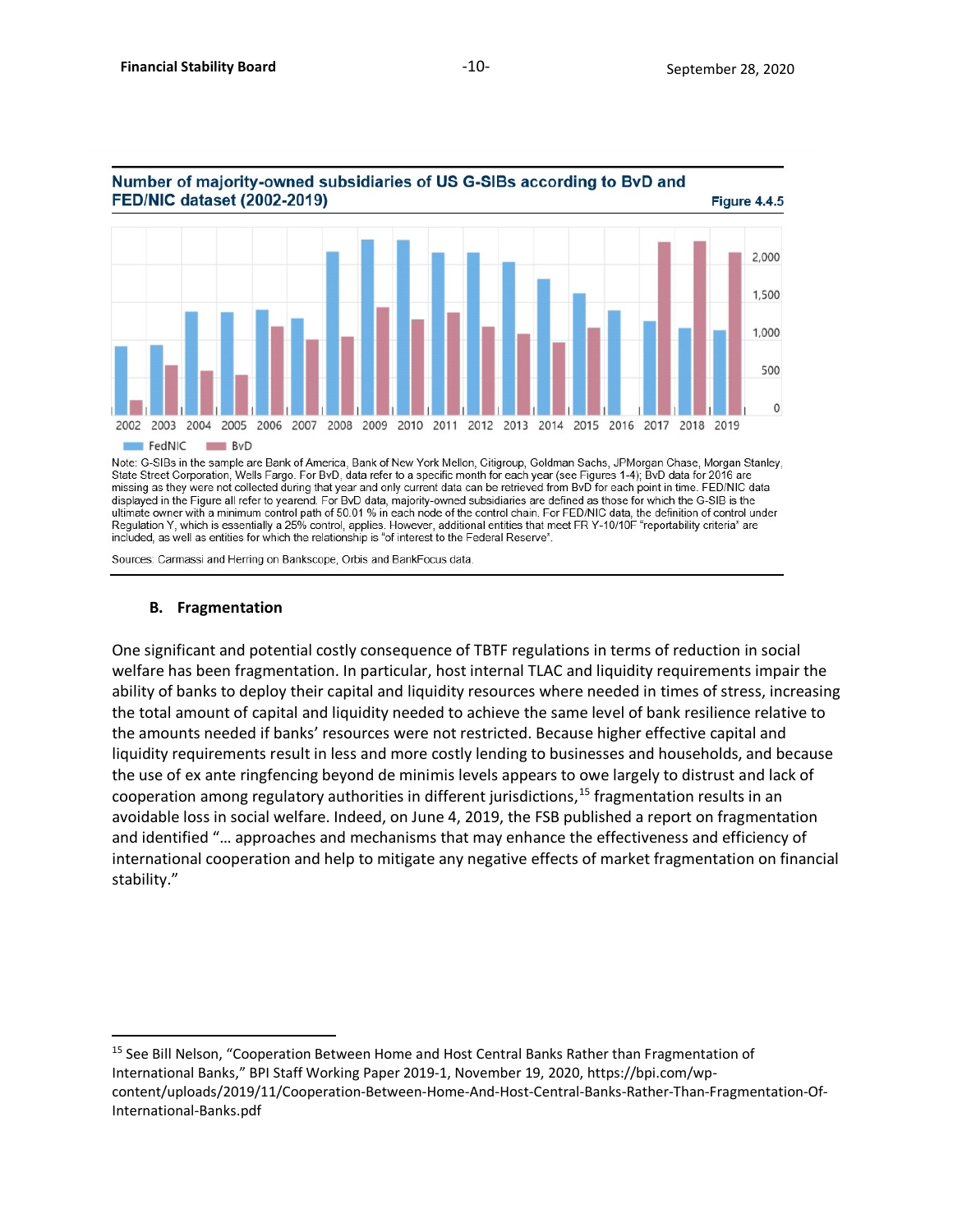Despite what appears to be an opportunity for the FSB to enhance the workings of the financial system through greater cooperation across financial authorities—its core mission—the working group report gives fragmentation short shrift.<sup>[16](#page-10-0)</sup> The working group evidently conducted no additional research on the impact of fragmentation – no research on the impact of fragmentation is reported in the technical appendix. Instead, the report simply asserts that if fragmentation had raised bank funding costs it would have resulted in reduced credit and that, as "shown" earlier in the report, aggregate credit has not declined but instead has shifted outside of the banking sector – "while market shares have changed, there has been no impact on aggregate credit" (p. 65). But one cannot reach the simplistic conclusion that fragmentation has not had an effect because the aggregate level of credit has not changed. Moreover, as we discuss above, it is wrong to conclude that fragmentation is not a serious issue because credit intermediation has simply moved into the shadow banking system. In this regard, we welcome further evaluation of the financial stability implications of the shift in credit intermediation and the impact of fragmentation on that disintermediation.

The report then notes that while pre-positioning of capital in host jurisdictions through elevated internal TLAC requirements may be a costly result of a lack of cooperation, pre-positioning of capital and liquidity in host jurisdictions can help encourage cooperation. In particular, the report notes that

"High pre-positioning or ring-fencing requirements may be the outcome of a collective action problem, whereby host authorities are not confident that sufficient financial resources will be available for the subsidiaries in crisis and hence require resources to be available up front." p. 65

#### It goes on to note that

"Pre-positioning of internal TLAC can serve as a commitment device that aligns incentives and hard-wires cooperation in stress." p. 66

While it is inarguably true that ex ante ringfencing prevents the need for ex post ringfencing, this seems more like tautology than a constructive public policy. While we agree with the benefits of a welldesigned moderate level of prepositioning for commitment purposes, calibration is crucial. [17](#page-10-1) Critically, if ex ante prepositioning is over calibrated or overly rigid due to statutory construction or regulatory requirements, it can actually disincentivize cooperation and lead to individual jurisdictions only taking account of their own interests. It can also reduce group resilience, since internal resource allocation becomes less flexible in times of need. We urge the working group to consider ways to promote crossborder cooperation among regulatory authorities so that local capital and liquidity requirements are appropriately calibrated taking into account consolidated requirements and resolvability requirements imposed at the group level. Any local requirements should be designed to enhance, rather than deter, cooperation.

# **V. Conclusion**

<span id="page-10-0"></span><sup>&</sup>lt;sup>16</sup> According to its mandate, the FSB is intended to, among other things, "...promote coordination and information exchange among authorities responsible for financial stability." https:/[/www.fsb.org/wp-content/uploads/FSB-](http://www.fsb.org/wp-content/uploads/FSB-)Charter-with-revised-Annex-FINAL.pdf

<span id="page-10-1"></span><sup>&</sup>lt;sup>17</sup> See Robert Lindgren and Bill Nelson, "Ringfencing versus Cooperation: A Game-theoretic Perspective," BPI research note, January 22, 2020. https://bpi.com/wp-content/uploads/2020/01/Ringfencing-versus-Cooperation-A-Game-theoretic-Perspective.pdf